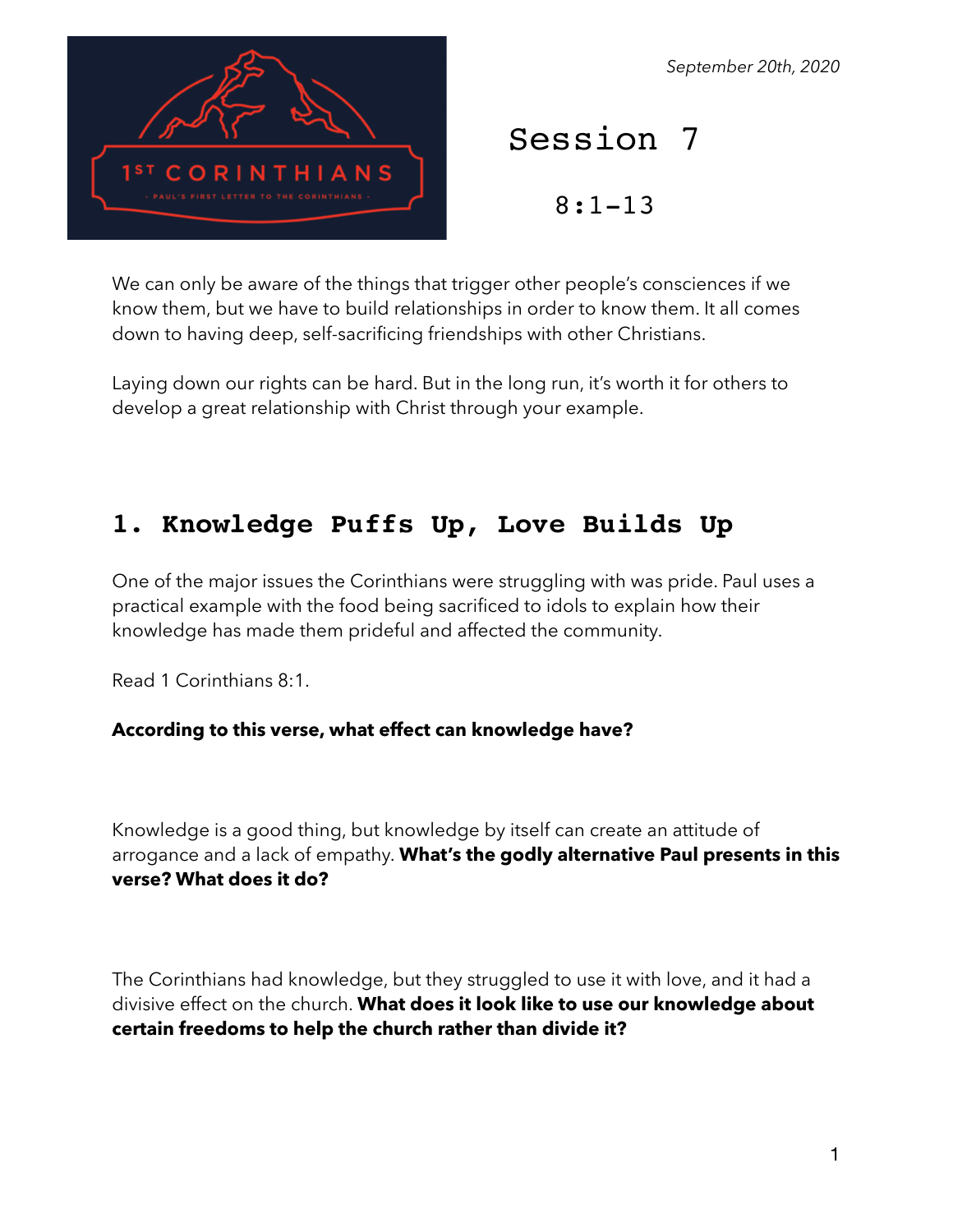We can tend to think of pride as only affecting our inner life, but, as Paul shows the Corinthians, it also affects the people around us. **What could it look like for you to tackle any pride in your life this week?** 

Think about all the areas of your life where pride is evident. Take some time to pray and ask God to forgive you of your pride and to restore a humble heart to you. Write down two or three practical ways you can use your knowledge with love this week.

# **2. The Shema: "There is no God but one"**

Read 1 Corinthians 8:4–6.

#### **What does Paul say about God in these verses?**

As Paul discusses the issue of food being offered to idols, he reinforces the idea that there may be many "gods" receiving sacrifices but there is only one God who created all things. Paul references a well-known passage from the Old Testament to make his point.

Read Deuteronomy 6:4–9.

### **How does God describe himself in these verses? What are his main instructions for the people of Israel?**

Deuteronomy 6:4–5 is known as the Shema—the basic confession of faith in Judaism. It is part of a series of speeches given by Moses to the people of Israel before entering into the promised land. **Why do you think God would want the Israelites to remember there's one God? How important would the Shema have been for Israel while living among cultures that followed many gods?**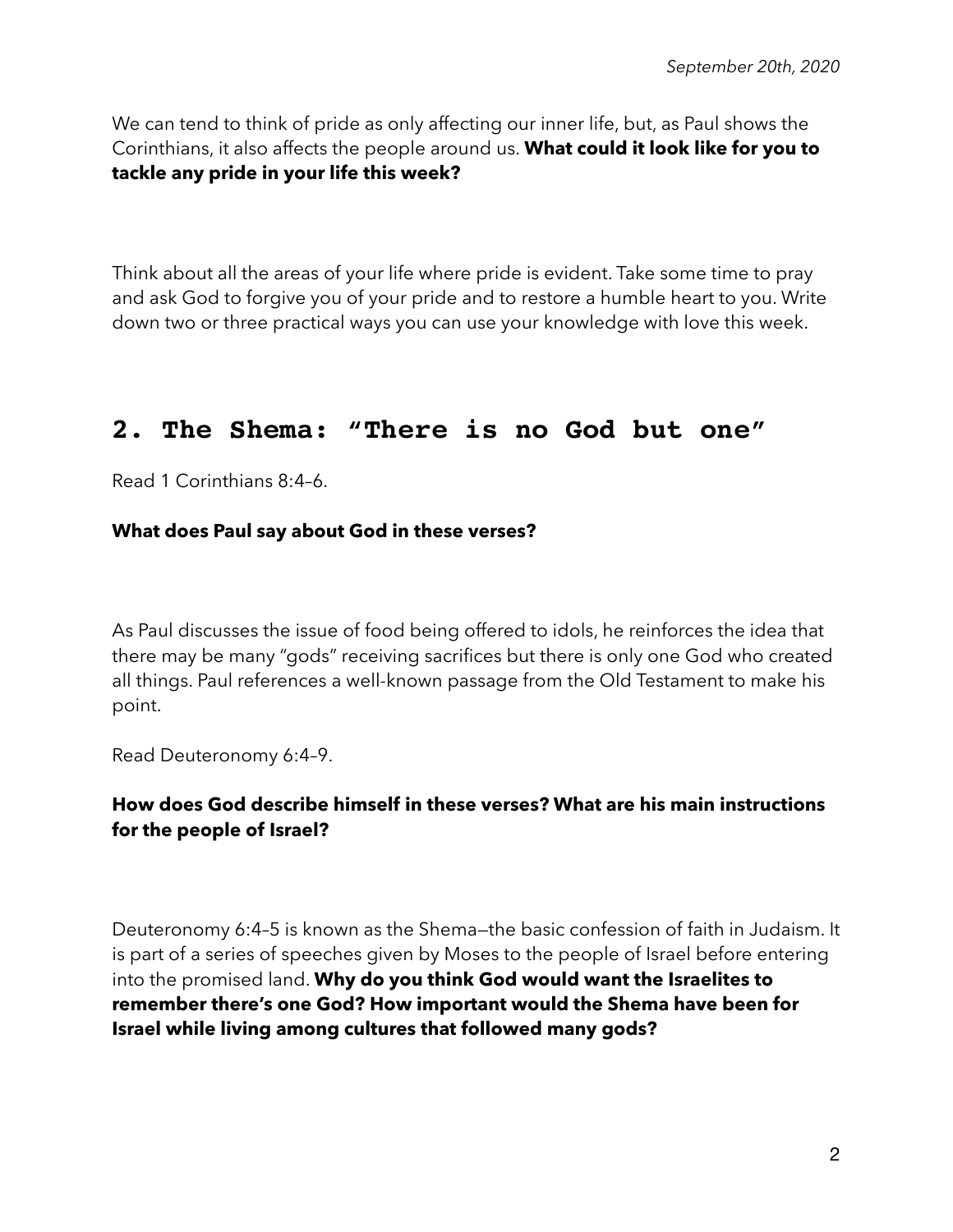Paul references the Shema to remind the Corinthians there is one God—all idols are false gods. **How could knowing there is only one God impact the Corinthians' understanding of food sacrificed to idols?** 

It can be difficult to think about these verses in terms of our lives today. But if we're honest, we all struggle to remember that we serve God alone. We can idolize certain relationships, comforts, or luxuries over God. **If God is one and he wants our entire heart, what have you been putting on a pedestal instead of him? This week, what is one way you can remove any idols in your life?** 

# **3. Peek at the Greek: Conscience**

Our conscience is a great tool that God has given all of us. But what does our conscience have to do with following Jesus and participating in the church?

Read 1 Corinthians 8:7–13.

Paul uses the word *syneidesis*, which we translate as "conscience," three times in just seven verses. As our English translation implies, Paul's talking about the part of our brain that distinguishes between right and wrong. **What does Paul say about our conscience in this passage?** 

Paul repeats *syneidesis* to emphasize his point—violating your conscience as a Christian is sin. If we think something is wrong and do it, we've sinned against God. **When have you gone against your conscience? What happened? What was the outcome?** 

God uses our conscience to help us know right from wrong, provide direction, and keep us sensitive to our own attitudes. **When has your conscience been helpful to you in life? What are some benefits of having a conscience as you make decisions?**